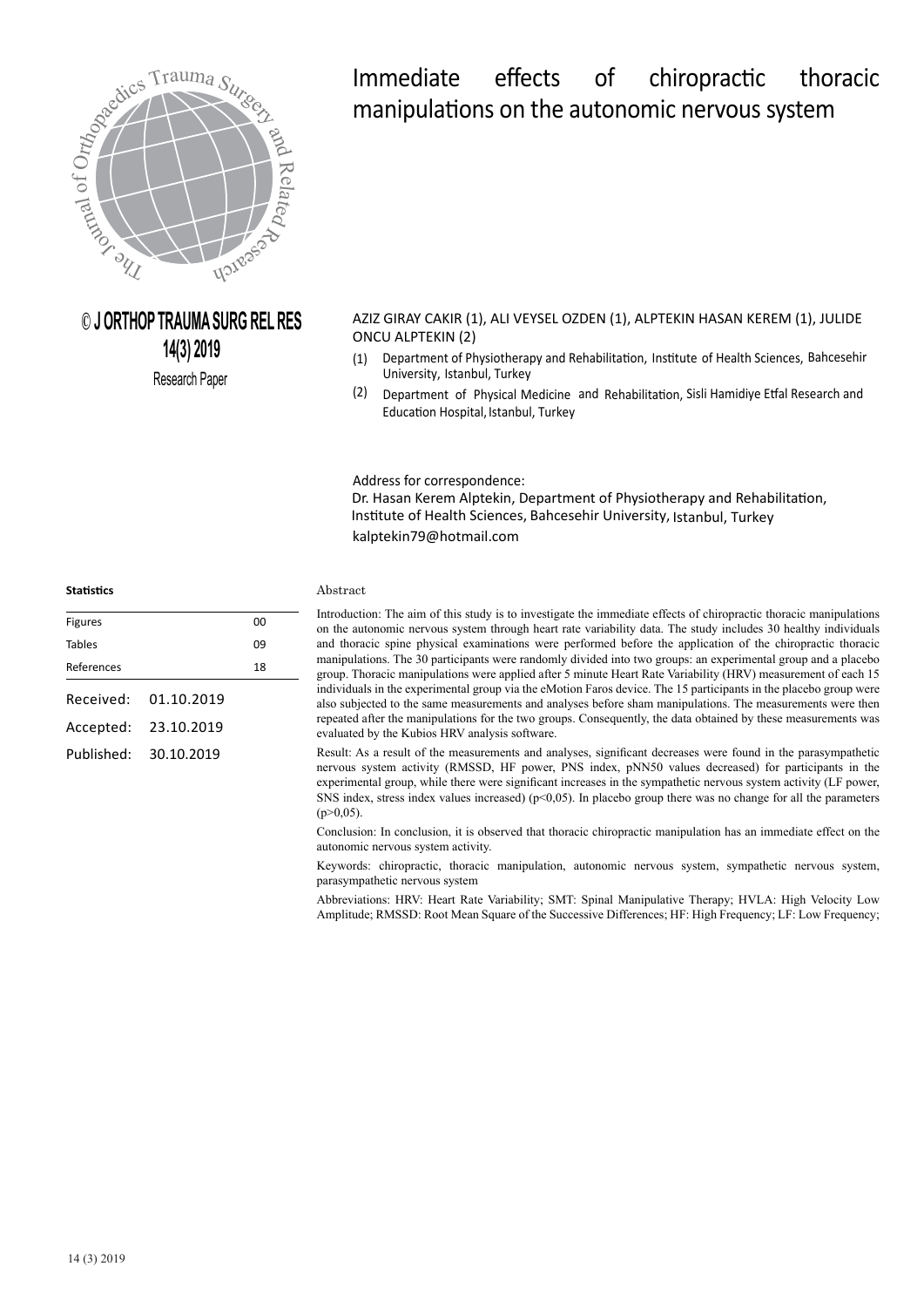# **INTRODUCTION**

Back pain is commonplace in the general population and may cause serious individual and socio-economic problems. The annual prevalence of back pain is approximately 35% in the Danish population. Complementary medicine modalities are commonly used by patients who suffer from back pain. 75% of patients worldwide apply for chiropractic therapy, physiotherapy or osteopathy treatment. Spinal Manipulative Therapy (SMT) and spinal mobilization are treatment options that clinicians commonly offer to patients with back pain [1].

Chronic thoracic pain is less common than chronic low back or neck pain. However, impairments caused by chronic thoracic pain are similar to the other regions. Additionally, a variety of invasive techniques like epidural or facet joint injections are used more rarely in the thoracic spine than in the lumbar or cervical spine. Thoracic facet joints arthritis, intervertebral disc herniation, ligament tears or radiculitis may be responsible for chronic thoracic pain [2].

Chiropractors are healthcare professionals who offer services in diagnosis, treatment, prevention of neuromuscular skeletal system disorders and their effect on public health, focus on dysfunctions, and use manual therapies such as joint adjustment and manipulation. [3-5]. The building blocks of chiropracty consist of the interaction between the structure composed of the spine and the musculoskeletal system and functions of the nervous system. And the fundamental philosophy of chiropracty is to protect health and resolve health problems [3].

Spinal manipulative therapies are often used in treating back pain. High-Velocity Low Amplitude (HVLA) Manipulation is performed by applying high-velocity and low-amplitude thrust after passively reaching the end of a joint movement. Manipulation creates mechanical effects by causing instantaneous or immediate changes in the spine and surrounding soft tissue. It has been demonstrated that the amount of movement of the facet joint capsule and the vertebral rotation during spinal manipulations are the same as the changes that occur during physiological movements. Clinical studies involving sham manipulations take into account the types of sensory inputs that try to be mimicked or excluded. Studies have shown that sham manipulations, which provide pre-load but do not include a driving force, have the potential to activate Paraspinal muscle afferents [6,7].

Although the physiological mechanisms underlying spinal manipulative techniques are still unknown, several hypotheses have been proposed that offer mechanical, neurophysiological and psychological justifications for these techniques. The mechanical force used during manipulation has a direct effect on the central nervous system, which generates positive neurophysiological responses that cause a general central sensitivity. The effects of manipulation are beyond just biomechanical changes. It also has effects on both the somatic nervous system and the autonomic nervous system. Somatic nociceptive and autonomic regulatory regions in the central nervous system usually respond to the same somatic or visceral afferent inputs [8-10].

In the sympathetic nervous system, preganglionic neurons take root from the T1-T5 lateral gray columns for the heart. Sympathetic nerve endings reaching the heart ultimately lead to an increased chronotropic and inotropic effect on the heart and slight vasodilation of the coronary arteries. Due to this anatomic relation, certain chiropractors have stated that manipulation of the thoracic spine affects the sympathetic nervous system [11].

A sympathetic response is expected when chiropractic manipulation is applied to a thoracic segment since the sympathetic fibers include the stellate ganglion that stimulates the sympathetic chain ganglia in L2-3 interval and particularly C7-T1 junctions in the upper thoracic region. In addition, the parasympathetic nerve fibers connected to the brainstem are associated with the C1 and C2 vertebrae. In line with this information, the upper cervical segment is expected to give a parasympathetic response while the thoracic segments are expected to give a sympathetic response [12].

Heart Rate Variability (HRV) is the inter-beat variability in heart rate and is moderated by the balance of sympathetic and parasympathetic divisions of the autonomic nervous system which reflects the changes in it. Many research studies are based on the paradigm that increased sympathetic tone is associated with decreased parasympathetic tone and vice versa. In this regard, HRV values are more than an indicator of possible disorders in the autonomic system. Certain disorders trigger parallel changes in the sympathetic and parasympathetic nerve activity. HRV is also accepted as a parameter that carries the complex interaction between the brain and the cardiovascular system. Vertebral manipulations can affect the autonomic nervous system activity and cause a change in HRV parameters [13,14]. Painful disorders of the vertebral column are strongly related to the activity of the autonomic nervous system. By the way, the neurophysiologic effects of the manipulations might differ between healthy volunteers and pain patients [15,16]. So, understanding the effects of the spinal manipulations more precisely on this system is needed.

The aim of this study is to determine the immediate effect of chiropractic thoracic manipulation on the autonomic nervous system via heart rate variability.

# **DATA AND METHODOLOGY**

This study included 30 healthy participants who applied to Acibadem Beylikduzu Surgical Medical Center between April-May 2019 and were diagnosed with mechanical limitations in the thoracic region, after physical examination by a physiotherapist with 2 years' experience in chiropracty. In the physical exam, the thoracic range of motion was tested and soft tissue movements were investigated by palpation. The participants were evaluated and tested to determine if the individuals met the study criteria. Following this stage, the study procedures were explained to the patients who then read and signed the voluntary consent form.

Ethics committee approval and work permit number 2019-7/27 were obtained on 04.04.2019 for the study.

#### **SELECTION OF CASES**

Criteria for inclusion in the study:

- 1. Age between 18-50 years
- 2. Literacy in the Turkish language
- Willing to participate in the study voluntarily
- 4. Limitation of movement in the thoracic region in physical examination

Criteria for exclusion from the study:

- 1. History of traumatic disability in the thoracic spine
- 2. Tumoral, infectious, psychiatric, systemic disease or bleeding diathesis
- 3. Having any treatment due to severe kyphosis, cervical, thoracic or lumbar dysfunction
- 4. Contraindications to HVLA manipulation like severe osteoporosis, nerve compression, also participants with positive Forestier's sign, Beevor's sign, Naffziger's test, Schepelmann's sign

# **METHODOLOGY**

Demographic information was obtained from the individuals who had fulfilled the study criteria prior to application. Mechanical limitations in the thoracic region were checked by a range of motion tests and palpation was performed to evaluate soft tissue movements.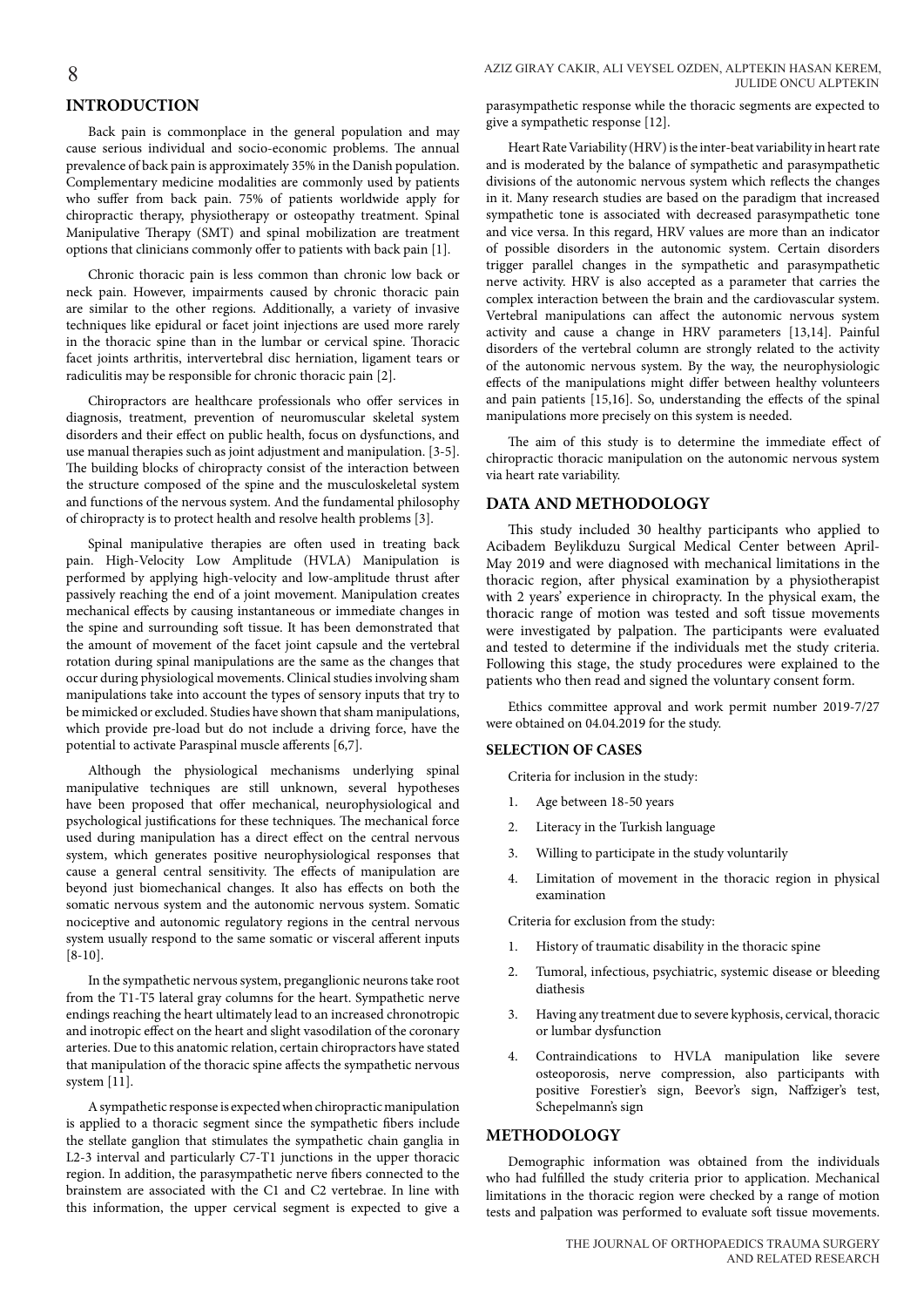Examinations, manipulations, and measurements were carried out by a 5-years experienced physiotherapist under supervision of a physiatrist. Originally, 31 individuals were considered for the trial. 1 individual was found to have no limitation after examination and the remaining 30 individuals were found to have mechanical limitations in the midthoracic region. Therefore the individual with no limitations was excluded from the study. Individuals who had mechanical limitations were randomly divided into 2 equally sized groups, respectively (first participant to experimental group, next participant to placebo group), therefore 15 participants were assigned to the experimental group and the other 15 were assigned to the placebo group. The group of the participant was already determined before examination. If he or she was excluded from the study, the next one's group didn't change. A sampling of this study is shown in Fig. 1.

Thoracic chiropractic manipulations HVLA were applied to the experimental group and sham manipulations were applied to the placebo group. The individual was asked to cross his arms in front of his chest in the supine position. The hand of the practitioner was placed in the form of a half-fist on the back of the individual below the limited thoracic region. In this position, the transverse processes lie under the fingertips and thinner area of the hand. The other hand supported the neck from posteriorly under the neck of the individual. Posterior-anterior stimulation was given by pushing the individual from front to back and facet joint shifts were noticed. Thus, high-speed low amplitude thrust force was applied. In sham manipulation, only positioning was performed. The application of the manipulations lasted 15 minutes in total for each individual. 5-minute HRV measurements were performed using the eMotion Faros device before and after the application and the results were analyzed in detail using Kubios (HRV) Heart Rate Variability analysis software.

The measurements were done in a comfortable sitting position. Normal breathing is advised during measurement and the temperature was stabilized 20-25ºC. The participants were instructed not to eat and smoke for two hours before measurement and they were asked to go toilet if there was a need. They were said to sleep well, drink no alcohol for the previous day. Also, participants were asked not to engage in heavy sports for the measurement day and the previous day.

Root Mean Square of the Successive Differences (RMSSD), High Frequency power (HF power), the percentage of successive R-R intervals (the time interval between successive electrocardiogram R-waves) that differ by more than 50milliseconds (pNN50) and Parasympathetic Nervous System index (PNS index) were the components of the HRV that were used to evaluate the activity of the PNS. For the sympathetic



activity, Low-Frequency power (LF power), Sympathetic Nervous System index (SNS index) and stress index were the parameters. The LF (and HF) powers in normalized units (n.u.) provide a more direct link to sympathetic (and parasympathetic) nervous activities. In addition, Baevsky's stress index is strongly linked to sympathetic nervous activity. Thus, the PNS index computed in Kubios HRV is based on Mean RR, RMSSD and HF power (n.u.); and SNS index is based on the mean Heart Rate (HR), Baevsky's stress index and LF power (n.u.). PNS and SNS indexes are computed as mean deviation from normal values. Therefore, PNS and SNS index values of zero mean that the parameters are on average equal to their normal values. In summary, PNS and SNS indexes provide reliable estimates of autonomic nervous system activities as compared to normal resting values.

Since the number of individuals in each group was less than 30 (n<30), no normality distribution was required, and non-parametric tests were used [17]. A Wilcoxon Signed-Rank Test was used to determine whether there was a significant difference in pre and postapplication values, and a Mann Whitney U test was used to determine whether there was a significant difference between the experimental and control groups in terms of measurements [18]. IBM SPSS 22.0 statistics software was used for analysis and p<0.05 significance level was taken as a basis.

# **FINDINGS**

The study included 10 females (33.3%) and 20 males (66.6%) and in each group, there were 10 males and 5 females. The average age of the patients was  $28.33 \pm 9.35$  years in the sham group and  $29.13 \pm 6.71$ in the HVLA group, making a total of  $28.73 \pm 8.00$ . The mean height was  $177.47 \pm 7.58$  (meters) in the sham group and  $175.4 \pm 7.58$  in the HVLA group, therefore, the grand total was  $176.93 \pm 14.27$ . As a result of the Mann Whitney U test applied to determine the distribution between the groups, it was found that age,  $(p=0.48)$ , height  $(p=0.57)$ distributions between the groups were not statistically significant.

A Mann Whitney U test was used to compare the Mean R-R measurement values (millisecond) before and after the applications for both the HVLA and sham groups, while Wilcoxon Signed-Rank Test was used to compare the effects of the HVLA and sham manipulation groups on Mean R-R measurement values. Mean R-R reflects the overall HRV. Elevation of the PNS activity increases HRV and Mean R-R values but the latter is less specific according to RMSSD.

In short, it was found that the effects of HVLA (Z=-0.48, p>0.05) and sham (Z=-398, p>0.05) manipulations on the mean RR values were not statistically significant.

Mann Whitney U test was also used to compare the RMSSD results of the HVLA and sham groups before and after application and the results are shown in Table 1. In addition, Table 2 shows the comparison between HVLA and sham manipulation groups in terms of their effect on RMSSD results determined via a Wilcoxon Signed-Rank Test.

From Table 1, it can be observed that RMSSD measurement results were statistically significant in the placebo and experimental groups before application (U:55 and p<0.05), while there was no statistically significant difference between the placebo and experimental groups after application (U:96.5 and p>0.05).

Analyzing Table 2, it can be observed that the sham manipulations

**Table 1.** Comparison of Root Mean Square of the Successive Differences (RMSSD) measurement results before and after applications in both the placebo and experimental groups

| <b>RMSSD</b>                                                           |                                                                                                                    | Placebo group (N=15)                                                                                         |           | <b>Experimental group (N=15)</b> |    |       |  |  |  |  |  |
|------------------------------------------------------------------------|--------------------------------------------------------------------------------------------------------------------|--------------------------------------------------------------------------------------------------------------|-----------|----------------------------------|----|-------|--|--|--|--|--|
| Millisecond (ms)                                                       | Mean rank                                                                                                          | Rank sum                                                                                                     | Mean rank | Rank sum                         |    |       |  |  |  |  |  |
| Before application                                                     | 11.67                                                                                                              | 175                                                                                                          | 19.33     | 290                              | 55 | 0.017 |  |  |  |  |  |
| After application<br>16.57<br>0.507<br>248.5<br>216.5<br>14.43<br>96.5 |                                                                                                                    |                                                                                                              |           |                                  |    |       |  |  |  |  |  |
|                                                                        | U and p: Statistically significant differences in the placebo and experimental groups in RMSSD measurement results |                                                                                                              |           |                                  |    |       |  |  |  |  |  |
|                                                                        |                                                                                                                    | $\vert$ p>0.05: Differences were considered significant; p<0.05: Differences were considered non-significant |           |                                  |    |       |  |  |  |  |  |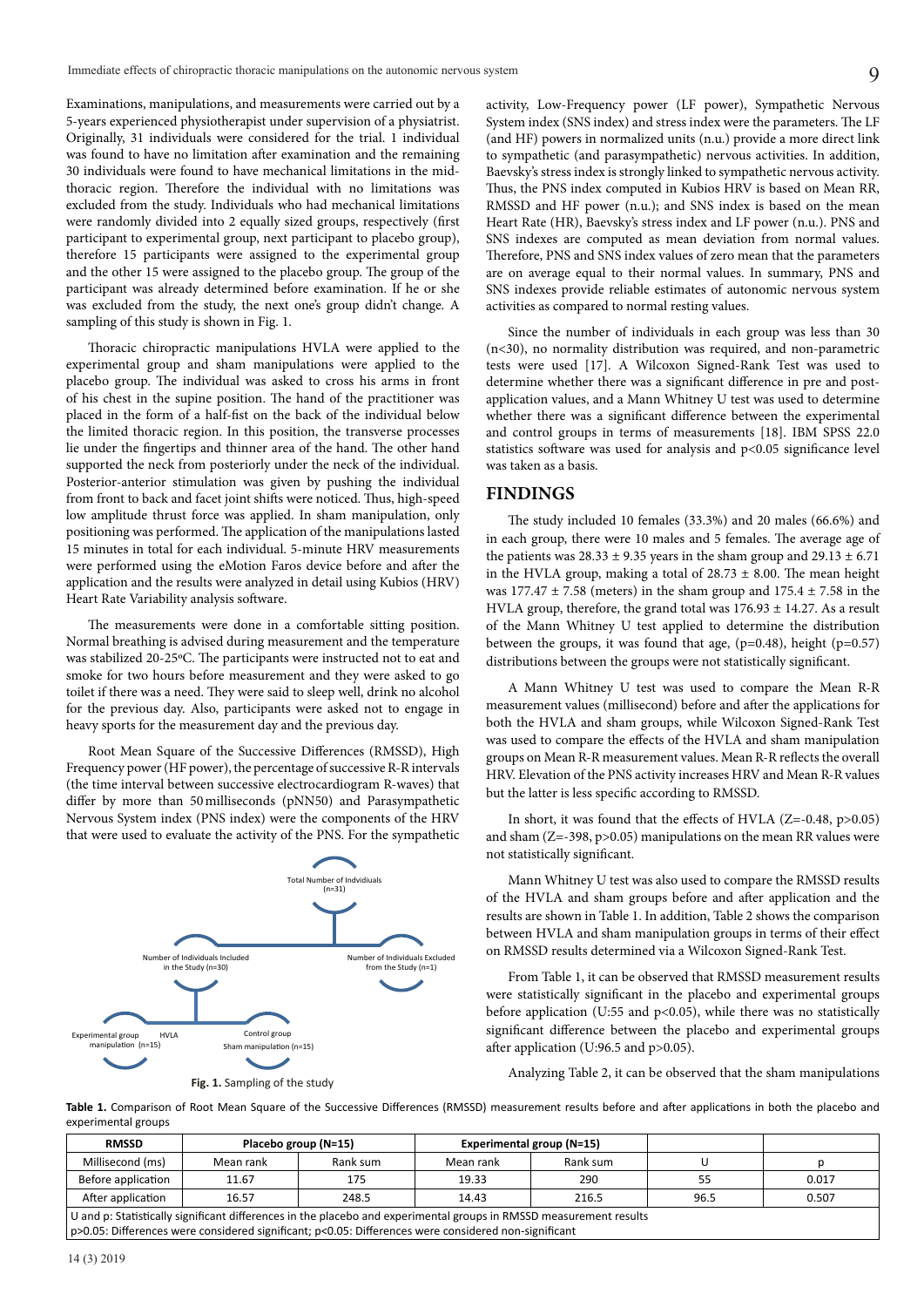#### JULIDE ONCU ALPTEKIN AZIZ GIRAY CAKIR, ALI VEYSEL OZDEN, ALPTEKIN HASAN KEREM,

had a negative effect (decrease in the RMSSD values) on 6 people and a positive effect on 9 people (increase in the RMSSD values). However, HVLA manipulations had a negative effect on all 15 individuals. Overall, the effect of Sham manipulation (Z=-1.08, p>0.05) on RMSSD values were not statistically significant, while the effect of HVLA manipulation  $(Z=-3.41, p<0.05)$  on RMSDD values were statistically significant in a negative direction.

HF power measurement values (n.u.) of the HVLA and sham groups before and after applications were compared and contrasted via Mann Whitney U test. Table 3 shows the comparison between HVLA and sham manipulation groups in terms of their effect on HF POWER measurement results obtained by the Wilcoxon Signed-Rank Test. Analyzing Table 3, it can be observed that sham manipulations had a negative effect on 7 people and a positive effect on 8 people. However, HVLA manipulations showed a negative effect on 12 people and a positive effect on 3 people. Thus, the effect of sham Manipulation (Z=- 0.09, p>0.05) on HF power value was not statistically significant, while the effect of HVLA manipulation (Z=-2.05, p<0.05) on HF power value was statistically significant in a negative direction (decrease in value).

Table 4 shows that sham manipulations had a negative effect on 5 people and a positive effect on 10 people. However, HVLA manipulations had a negative effect on 14 people and a positive effect on 1 person. In summary, the effect of sham manipulations (Z=-0.97, p>0.05) on PNS index value was not statistically significant, while the effect of HVLA manipulation (Z=-0.97, p>0.05) on PNS index value was statistically significant in a negative direction.

Table 5 demonstrates that sham manipulations had a negative effect on 7 people and a positive effect on 8 people, while the HVLA manipulation had positive effect on all 15 people. The effect of Sham manipulation (Z=-0.31, p>0.05) on Stress index (Square root of Baevsky's stress index) value was not statistically significant, while the effect of HVLA manipulation (Z=-3.41, p<0.05) on Stress index value was statistically significant in a positive direction.

Table 6 demonstrates that sham manipulations had a negative effect on 8 people and a positive effect on 7 people, while the HVLA manipulations had a negative effect on 3 people and a positive effect on 12 people. In summary, the effect of Sham manipulation (Z=-0.11,

**Table 2.** Effects of Experimental and placebo group manipulations of the Root Mean Square of the Successive Differences (RMSSD) values

| <b>RMSSD</b>                                         |   | Placebo group (N=15) |          |      |      |    | Experimental group (N=15) |          |         |       |  |  |
|------------------------------------------------------|---|----------------------|----------|------|------|----|---------------------------|----------|---------|-------|--|--|
| Final measurement-first measurement                  | N | Mean rank            | Rank sum |      |      | N  | Mean rank                 | Rank sum |         |       |  |  |
| Negative rank                                        |   | 6.83                 | 41.00    | 1.08 | 0.28 | 15 | 8.00                      | 120.00   | $-3.41$ | 0.002 |  |  |
| Positive rank                                        |   | 8.78                 | 79.00    |      |      |    | 0.00                      | 0.00     |         |       |  |  |
| Z and p: Effect of Sham manipulation on RMSSD values |   |                      |          |      |      |    |                           |          |         |       |  |  |

**Table 3.** Effects of HVLA and sham manipulations on High Frequency (HF) Power values

| <b>HF POWER</b>                            |                | Placebo group (N=15) |          | Experimental group (N=15) |      |    |           |          |         |      |
|--------------------------------------------|----------------|----------------------|----------|---------------------------|------|----|-----------|----------|---------|------|
| <b>Final measurement-first measurement</b> | $\blacksquare$ | Mean rank            | Rank sum |                           |      | N  | Mean rank | Rank sum |         |      |
| Negative rank                              |                | 8.79                 | 61.50    | $-0.09$                   | 0.93 | 12 | 8.00      | 96.00    | $-2.05$ | 0.04 |
| Positive rank                              |                | 7.31                 | 58.50    |                           |      |    | 8.00      | 24.00    |         |      |
| Equal                                      |                |                      |          |                           |      |    |           |          |         |      |

| Table 4. Effects of HVLA and sham manipulations on Parasympathetic Nervous System (PNS) index value |  |
|-----------------------------------------------------------------------------------------------------|--|
|-----------------------------------------------------------------------------------------------------|--|

| <b>PNS INDEX</b>                       |    |           | Placebo group (N=15) |         | <b>Experimental group (N=15)</b> |    |           |          |         |      |
|----------------------------------------|----|-----------|----------------------|---------|----------------------------------|----|-----------|----------|---------|------|
| Final measurement-first<br>measurement | N  | Mean rank | Rank sum             |         |                                  | Ν  | Mean rank | Rank sum |         | n    |
| Negative rank                          |    | 8.60      | 43.00                |         |                                  | 14 | 8.14      | 114.00   |         |      |
| Positive rank                          | 10 | 7.70      | 77.00                | $-0.97$ | 0.33                             |    | 6.00      | 6.00     | $-3.07$ | 0.00 |
| Equal                                  |    |           |                      |         |                                  |    |           |          |         |      |

**Table 5.** Effects of HVLA and sham manipulations on Stress index value

|                                        | Table 5. Ellects of HVLA and shall inambulations on Stress index value. |           |                      |         |      |                           |           |          |         |      |  |  |
|----------------------------------------|-------------------------------------------------------------------------|-----------|----------------------|---------|------|---------------------------|-----------|----------|---------|------|--|--|
| <b>STRESS INDEX</b>                    |                                                                         |           | Placebo group (N=15) |         |      | Experimental group (N=15) |           |          |         |      |  |  |
| Final measurement-first<br>measurement | N                                                                       | Mean rank | Rank sum             |         |      | N                         | Mean rank | Rank sum |         |      |  |  |
| Negative rank                          |                                                                         | 9.36      | 65.50                |         |      |                           | 0.00      | 0.00     |         |      |  |  |
| Positive rank                          | 8                                                                       | 6.81      | 54.50                | $-0.31$ | 0.75 | 15                        | 8.00      | 120.00   | $-3.41$ | 0.00 |  |  |
| Equal                                  |                                                                         |           |                      |         |      |                           |           |          |         |      |  |  |

#### **Table 6.** Effects of HVLA and sham manipulations on Low Frequency (LF) power value

| LF POWER (n.u.)                     |   | Placebo group (N=15) |                 |         |      |    | Experimental group (N=15) |          |         |      |  |  |
|-------------------------------------|---|----------------------|-----------------|---------|------|----|---------------------------|----------|---------|------|--|--|
| Final measurement-first measurement | N | Mean rank            | <b>Rank sum</b> |         |      | N  | Mean rank                 | Rank sum | -       |      |  |  |
| Negative rank                       | 8 | 7.25                 | 58.00           |         |      |    | 8.17                      | 24.50    |         |      |  |  |
| Positive rank                       |   | 8.86                 | 62.00           | $-0.11$ | 0.91 | 12 | 7.96                      | 95.50    | $-2.02$ | 0.04 |  |  |
| Equal                               |   |                      |                 |         |      |    |                           |          |         |      |  |  |

#### **Table 7**. Effects of HVLA and sham manipulations on Sympathetic Nervous System (SNS) index value

| <b>SNS INDEX</b>                              |   |           | Placebo group (N=15) |         | Experimental group (N=15) |    |           |          |         |      |
|-----------------------------------------------|---|-----------|----------------------|---------|---------------------------|----|-----------|----------|---------|------|
| <b>Final measurement-first</b><br>measurement | Ν | Mean rank | Rank sum             |         |                           | N  | Mean rank | Rank sum |         | n    |
| Negative rank                                 | ິ | 6.81      | 54.50                |         |                           |    | 7.00      | 7.00     |         |      |
| Positive rank                                 |   | 9.36      | 65.50                | $-0.31$ | 0.75                      | 14 | 8.07      | 113.00   | $-3.01$ | 0.00 |
| Equal                                         |   |           |                      |         |                           | 0  |           |          |         |      |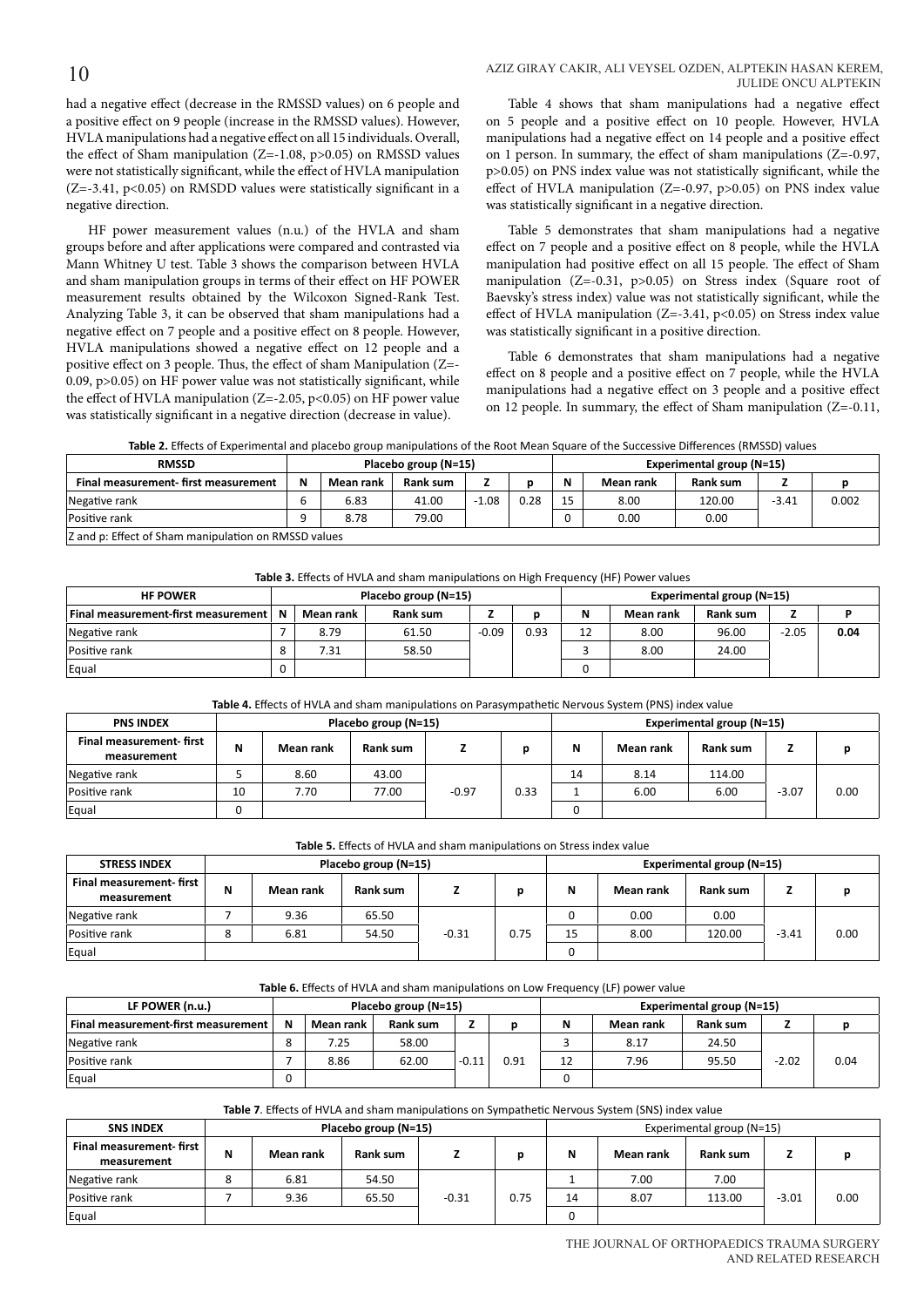| Table 8. Effects of HVLA and sham manipulations on PNN50 value |  |
|----------------------------------------------------------------|--|
|----------------------------------------------------------------|--|

| <b>PNN50</b>                   |               |           | Placebo group (N=15) |         | Experimental group (N=15) |          |           |          |         |       |
|--------------------------------|---------------|-----------|----------------------|---------|---------------------------|----------|-----------|----------|---------|-------|
| <b>Final measurement-first</b> | N             | Mean rank | Rank sum             |         | n                         | N        | Mean rank | Rank sum | -       |       |
| measurement                    |               |           |                      |         |                           |          |           |          |         |       |
| Negative rank                  | $\Omega$<br>ە | 9.63      | 77.00                |         |                           | 10       | 9.50      | 95.00    |         |       |
| Positive rank                  |               | 6.14      | 43.00                | $-0.97$ | 0.33                      |          | 5.00      | 25.00    | $-1.99$ | 0.047 |
| Equal                          |               |           |                      |         |                           | $\Omega$ |           |          |         |       |

p>0.05) on LF power value was not statistically significant, while the effect of HVLA manipulation (Z=-2.02, p<0.05) on LF power value was statistically significant in a positive direction.

Table 7 demonstrates that sham manipulations had a negative effect on 8 people and a positive effect on 7 people, while the HVLA manipulation showed a negative effect on 1 person and a positive effect on 14 people. In summary, the effect of Sham manipulation (Z=-0.31, p>0.05) on SNS index value was not statistically significant, while the effect of HVLA manipulation ( $Z=-3.01$ ,  $p<0.05$ ) on SNS index value was statistically significant in a positive direction.

Table 8 shows the comparison between the HVLA and sham groups in terms of pNN50 measurement values before and after applications obtained by Mann Whitney U-test.

Analyzing Table 8, it can be observed that sham manipulations had a negative effect on 8 people and a positive effect on 7 people, while HVLA manipulations had a negative effect on 10 people and a positive effect on 5 people. In this regard, the effect of Sham manipulation (Z=- 0.97, p>0.05) on PNN50 value was not statistically significant, while the effect of HVLA manipulation (Z=-1.99, p<0.05) on PNN50 value was found to be statistically significant in a negative direction.

### **DISCUSSION**

The aim of this study was to measure the immediate effect of chiropractic thoracic manipulation on the autonomic nervous system by the HRV. The study was conducted in a controlled manner on 30 individuals aged between 18-50 years. HVLA manipulation used in the study is generally used in the treatment of pain, limitation of movement, posture disorders, and joint dysfunctions. It is observed that studies on the chiropractic method give information on the autonomic nervous system, however, this interaction is usually neglected.

RMSSD, pNN50, and HF power are values that are related to the parasympathetic nervous system activity, while LF power and stress index are values that are related to the sympathetic nervous system activity [19]. Additionally, the PNS index and SNS index are associated with parasympathetic and sympathetic activities stated in Kubios software based on data from 21000 people, obtained by Nunan et al. [20]. While there was an evident decrease in parasympathetic nervous system values such as RMSSD, pNN50, HF power, and PNS index as a result of the study, sympathetic nervous system values such as LF power, Stress index and SNS index showed an evident increase. It was observed that there was no statistically significant change in specific values of Mean RR and Mean HR.

Literature reviews indicate that there is a very limited number of published studies that have undertaken similar investigations, largely because chiropractic manipulations are used more for their effect on joint dysfunctions. The effect of thoracic HVLA manipulation on HRV in healthy adults was examined in a study conducted by Budgell and Polus [21] with 28 participants aged between 18-45 years. This study also demonstrated that thoracic HVLA manipulation creates short-term changes in HRV indicating that it may partially affect the autonomic nervous system, although there is no statistically significant effect.

In their study, Welch and Boone [22] analyzed the effect of chiropractic manipulation on cervical and thoracic joint dysfunctions and the autonomic nervous system in 40 individuals aged between 25- 55 years. Blood pressure and heart rate were measured in all individuals, while HRV was measured in only 7 individuals. As a result of these

analyses, cervical manipulation was found to be statistically effective on blood pressure, while thoracic manipulation was not statistically effective. At the same time, there was no statistical significance in HRV measurements of the 7 individuals. Measurement with a wider sample group is suggested since the number of individuals in this study is low.

With the exception of one specific study, many research studies including the compilation conducted by Kingston et al. [23] on the effects of spinal mobilization on the sympathetic nervous system, are carried out with asymptomatic individuals. These studies concluded that spinal mobilizations are effective on the sympathetic nervous system. Yet, spinal segments are not evaluated in these studies. Welch and Boone [22] reported that the cervical region showed parasympathetic stimulation while the thoracic region showed sympathetic stimulation, and HVLA manipulation was not performed in this study.

Silva et al. [24] analyzed the influence of thoracic spinal manipulation on autonomic modulation and heart rate in patients with rotator cuff tendinopathy. There were asymptomatic group taking true manipulation, tendinitis groups with true and placebo manipulative treatments. They found no differences among the true manipulation and placebo groups. All the three groups showed the same autonomic behavior after the intervention, suggesting stimulation of the parasympathetic activity. It was recommended that autonomic nervous system activity can be influenced by body position, upper thoracic compression and manual contact, baroreceptor reflex, breathing, and the presence of pain.

Win et al. [25] investigated the effects of upper (C1-C2) and lower (C6-C7) cervical spinal manipulation on blood pressure and heart rate variability in individuals with neck pain. This study was conducted with 20 people aged between 19-23 years. It was concluded that manipulation to the upper cervical region increased parasympathetic activity while manipulation to the lower cervical region increased sympathetic activity. In addition, it was stated that the parasympathetic system was active in patients with neck pain.

Sillevis et al. [26] examined the immediate effects of thoracic spine manipulation on the autonomic nervous system by measurement of pupillary diameter. Comparing the effects of placebo and HVLA, the study included 101 individuals aged between 18-65 years with dysfunction at T3-T4 levels. As a result of this study, it was stated that manipulation did not change the pupillary diameter and therefore, did not produce any sympathetic or parasympathetic response. In our study, it was determined that HVLA manipulation resulted in an increase in the sympathetic nervous system data according to HRV measurements, while there was a decrease in the parasympathetic nervous system data. In this regard, the possible cause of the discrepancy in the study of Sillevis et al. [26] may be the measurement methods.

Zhang et al. [27], examined the effects of chiropractic therapy on HRV and pain. In this study, 96 chiropractic practitioners were given HRV measurement devices and 10 patients were asked to record their before-and-after application data for 4 weeks. The study resulted in data from 539 people when one-off measurements are omitted. Significant improvement was observed in HRV after chiropractic therapy at the end of the first and fourth weeks. However, this study did not share any information on the autonomic nervous system.

Sampath et al. [28] suggested in their study that spinal manipulation of the thoracic spine is associated with a neuro-endocrinal response. As a result, they reported changes in biomechanical structures as well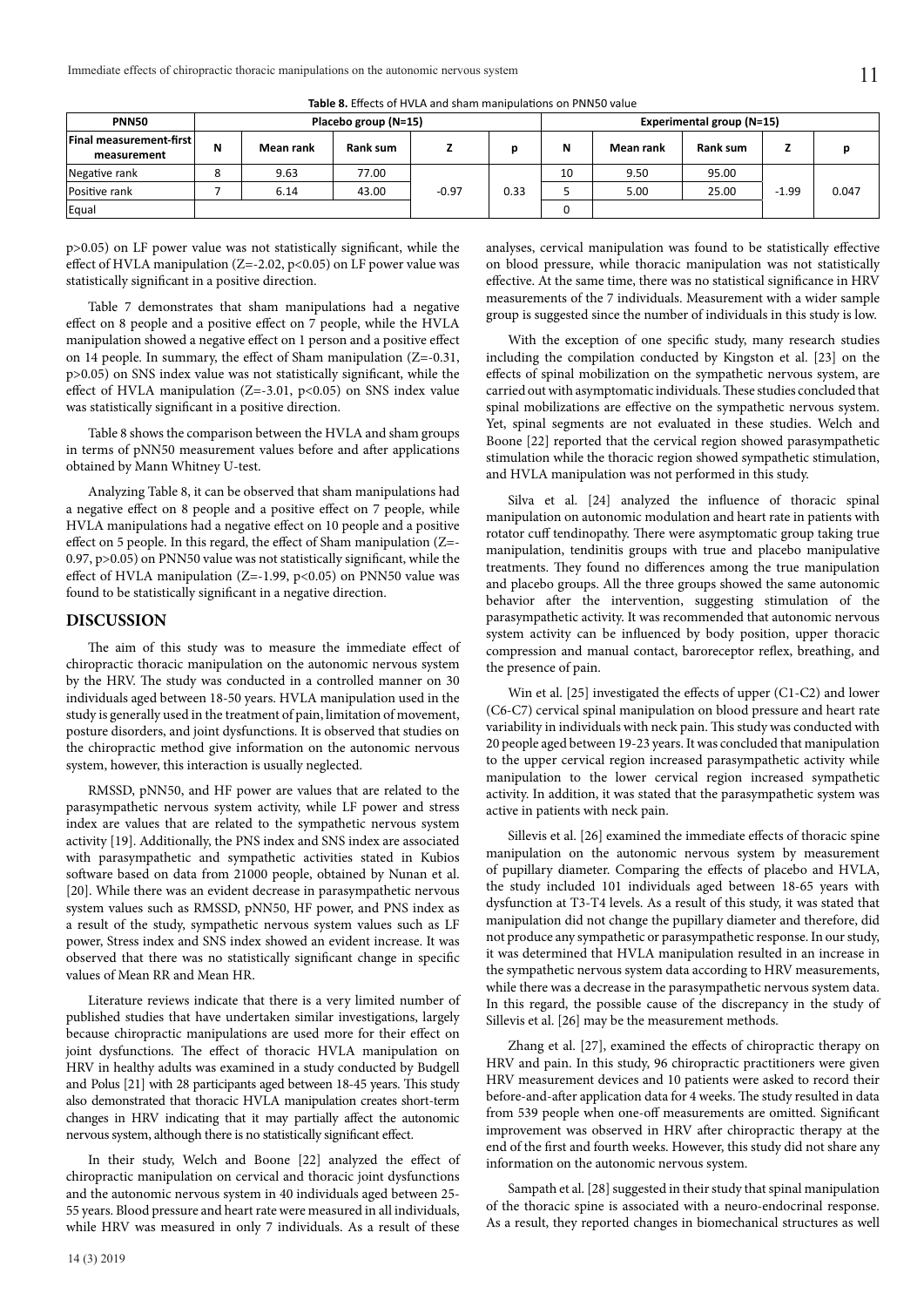as in Autonomic Nervous System (ANS) after spinal manipulation. They further stated that these changes in ANS, as a result of spinal manipulation, may be associated with the changes in the supraspinal mechanisms that control pain. Moreover, they mentioned that manipulations in different ways (mobilization, manipulation, massage) in different parts of the body (cervical, lumbar, pelvic, sacral) can produce different results since different receptors are affected by different methods of manipulation. Our study is consistent with this view. Indeed, HVLA manipulation to the thoracic region had an effect on the autonomic nervous system by decreasing parasympathetic nervous system activity and increasing sympathetic nervous system activity.

Picchiottino et al. [29] investigated the immediate effect of joint manipulative therapies on the autonomic nervous system and found that mobilizations were effective on the skin sympathetic activity, whereas HRV was ineffective (moderately positive evidence). In addition, they suggested that HVLA manipulations may have an acute effect on the cardiovascular autonomic activity, while the autonomic activity may also have an acute effect on various parameters (very low level of positive evidence).

From our study, it is suggested that the reason for the increase in the sympathetic nervous system data is that thoracic manipulation affects the sympathetic chain in the thoracic region segmentally, however, as Coote [30] suggested in his study, this increase may result in another increase in parasympathetic activity in a period of frequent short-term sympathetic activity increases.

There are no studies using the same parameters as ours in the literature review. Our study was limited to 30 individuals, applications were made to the thoracic region and instant measurements were taken. Therefore, results in different regions may vary in long-term analyses. The fact that thoracic manipulation produced an immediate increase in sympathetic activity in our study may be due to the technique that was used in the thoracic region where sympathetic fibers emerge. As yet,

there are no studies in the literature evaluating the long-term effect of thoracic manipulations on the autonomic nervous system.

Consequently, it is important to explain the relationship between chiropractic manipulations and the autonomic nervous system by means of further studies involving more participants and evaluating long-term effects of cervical and lumbar chiropractic manipulations using different techniques.

#### **CONCLUSION**

In this study, we aimed to observe the immediate effects of chiropractic thoracic manipulation on the autonomic nervous system. As a result, there was a decrease in the parasympathetic nervous system data and an increase in the sympathetic nervous system data after HVLA manipulation. However, there was no variability observed in the autonomic nervous system of individuals who received sham manipulation therapy. In conclusion, it is observed that thoracic chiropractic manipulation has an immediate effect on the autonomic nervous system activity.

There are no studies using the same parameters as ours in the literature review. Our study was limited to 30 individuals, applications were made to the thoracic region and instant measurements were taken. Therefore, results in different regions may vary in long-term analyses. The fact that thoracic manipulation produced an immediate increase in sympathetic activity in our study may be due to the technique that was used in the thoracic region where sympathetic fibers emerge. As yet, there are no studies in the literature evaluating the long-term effect of thoracic manipulations on the autonomic nervous system.

Consequently, it is important to explain the relationship between chiropractic manipulations and autonomic nervous system by means of further studies involving more participants and evaluating the longterm effects of cervical and lumbar chiropractic manipulations using different techniques.

### **References:**

- *1. Descarreaux M.: Effects of spinal manipulative therapy biomechanical parameters on clinical and biomechanical outcomes of participants with chronic thoracic pain: a randomized controlled experimental trial. BMC Musculoskelet Disord. 2019;20:20-29.*
- *2. Manchikanti L., Cash K., McManus C.: A preliminary report of a randomized double-blind, active-controlled trial of fluoroscopic thoracic interlaminar epidural injections in managing chronic thoracic pain. Pain Physician. 2010;13:357-369.*
- *3. Ernst E.: Chiropractic: a critical evaluation. J Pain Symptom Manage. 2008;35:544-562.*
- *4. Meeker WC, Haldeman S.: Chiropractic: a profession at the crossroads of mainstream and alternative medicine. Ann Intern Med. 2002;5:216-227.*
- *5. WHO guidelines on basic training and safety in chiropractic. Geneva: World Health Organization. 2005.*
- *6. Millan M., Leboeuf-Yde C., Budgell B., et al.: The effect of spinal manipulative therapy on spinal range of motion: a systematic literature review. Chiropr and Manual Ther. 2012;20:23.*
- *7. Pickar J., Wheeler J.: Response of muscle proprioceptors to spinal manipulative-like loads in the anesthetized cat. J Manipulative Physiol Ther. 2001;24:2-11.*
- *8. Bialosky J., Bishop M., Price D., et al.: The mechanisms of manual therapy in the treatment of musculoskeletal pain: a comprehensive model. Man Ther. 2009;14:531-538.*
- *9. Colombi A., Testa M.: The effects induced by spinal manipulative therapy on the immune and endocrine systems. Medicina. 2019;55:448.*
- *10. Pickar JG.: Neurophysiological effects of spinal manipulation. Spine J.*

*2002;2:357-371.*

- *11. Ward J., Tyer K., Coats J., et al.: Immediate effects of upper thoracic spine manipulation on hypertensive individuals. J Manipulative Physiol Ther. 2014;23:43-50.*
- *12. Bankenahally R., Krovvidi H.: Autonomic nervous system: anatomy, physiology, and relevance in anaesthesia and critical care medicine. BJA Educ. 2016;16:381-387.*
- *13. Ernst G.: heart-rate variability-more than heart beats? Front Public Health. 2017;5:240.*
- *14. Shafiq H., McGregor C., Murphy B.: The impact of cervical manipulation on heart rate variability. Conf Proc IEEE Eng Med Biol Soc. 2014:3406-3409.*
- *15. Benarroch EE.: Pain-autonomic interactions: a selective review. Clin Auton Res. 2001;116:343-349.*
- *16. Wirth B., Gassner A., de Bruin E., et al.: Neurophysiological effects of high velocity and low amplitude spinal manipulation in symptomatic and asymptomatic humans: a systematic literature review. Spine. 2019;44:914-926.*
- *17. Smalheiser N.: Nonparametric tests. Data Literacy. 2017:157-167.*
- *18. Kul S.: Guideline for suitable statistical test selection. Plevra Bulteni. 2014:8:26-29.*
- *19. Shaffer F., Ginsberg J.: An overview of heart rate variability metrics and norms. Front Public Health. 2017;5:258.*
- *20. Nunan D., Sandercock G., Brodie D.: A quantitative systematic review of normal values for short-term heart rate variability in healthy adults. Pace. 2010;33:1407-1417.*
- *21. Budgell B., Polus B.: The effects of thoracic manipulation on heart rate*

THE JOURNAL OF ORTHOPAEDICS TRAUMA SURGERY AND RELATED RESEARCH